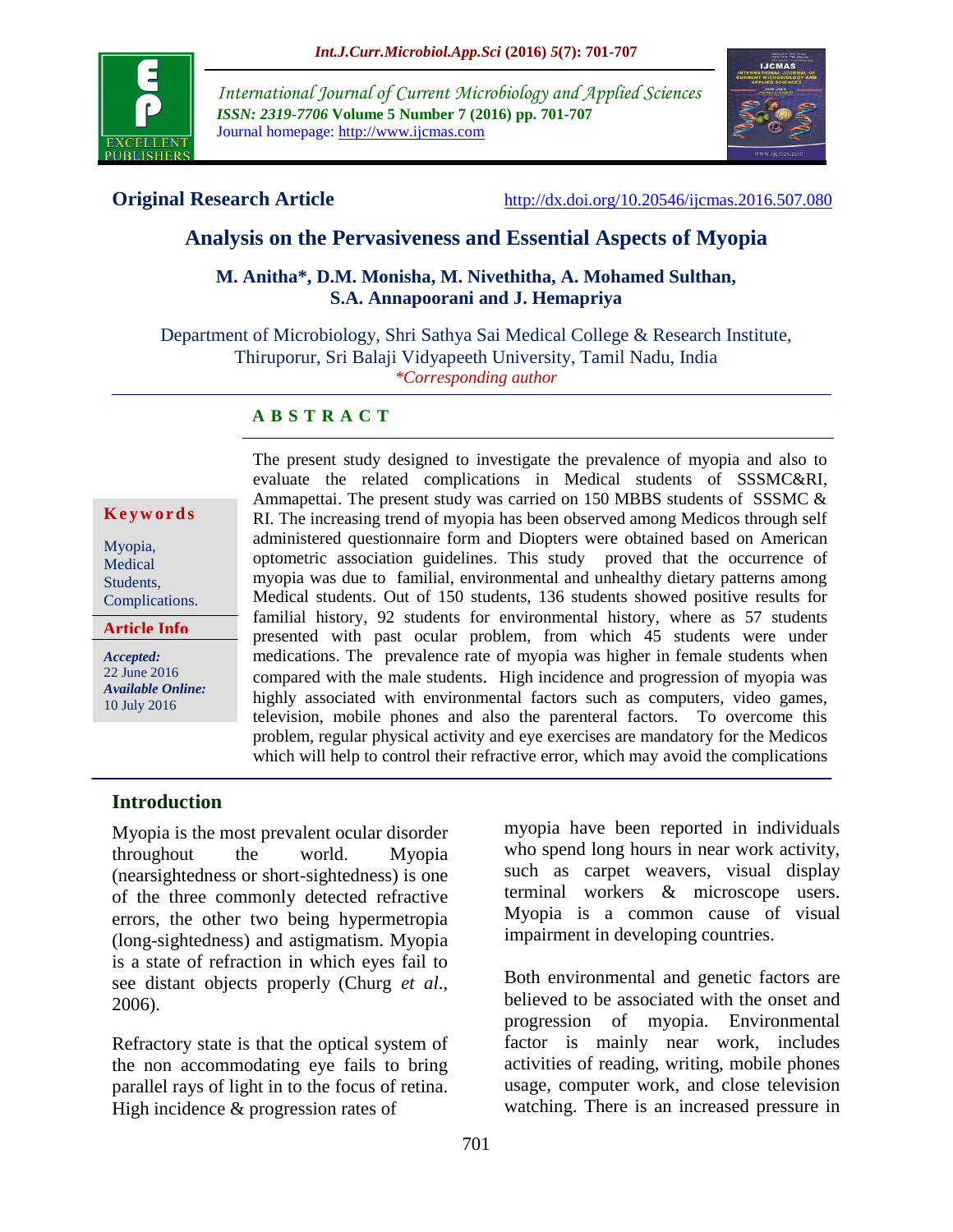the posterior part of the eye during accommodation which is when poorly resisted by the sclera, results in increased ocular length. "Myopia is a global public health problem in young academically active populations leading to visual impairment and complications like blindness (Saw *et al*., 2005).

The prevalence and severity of myopia is due to upward trend of standard of living and educational methods. Myopia is not a trifling problem throughout the world, not only among adults but also in children, teenagers and young adults. Of the factors contributing to myopia, environmental and familial factors are seem to be more important. Each of these is being considered as an independent factor for myopia (Von Noorden *et al*., 1987).

High myopia or pathological myopia is associated with globe elongation and a refractive error of at least 6 diopters (D) and/or axial length of greater than 25.5 mm. The prevalence of high myopia varies considerably in different ethnic groups and has been estimated to be around 10% in Asian populations(Sperduto *et al*., 1983).

Excessive axial elongation of the globe in high myopia can cause mechanical stretching and thinning of the choroid and retinal pigment epithelium layers, resulting in various retinal degenerative changes. It is well known that individuals with high myopia have increased risk of retinal complications such as peripheral retinal degenerations, retinal tears, retinal detachment, posterior staphyloma, chorioretinalatrophy, retinal pigment epithelial atrophy, lacquercracks, choroidal neovascularisation (CNV) and macular haemorrhage (Pierro *et al*., 1992).

The correction of refractive error by VISION 2020. The 'Right to Sight', the joint global initiative of the World Health

Organization (WHO) and the International Agency has introduced the awareness for the 'Prevention of Blindness' (World Health Organization, 1997).

With curiosity, we made an effort to find out the awareness and pervasiveness of myopia among the medical students.

# **Methodology**

The present systematic cross-sectional study reported the prevalence of refractive errors among male and female Medicos of SSSMC & RI, Ammapettai. The present study was carried on 150 MBBS students (out of which, 70 males and 80 females).

Informed oral consent was obtained from each student after the nature of the study was explained to them individually. Students were asked to fill up a questionnaire regarding their different habits like history of computer usage, Television watching, Mobile phone usage and playing video games. The family histories relating to refractive errors in their parents were also collected individually according to American optometric association guidelines (Goldschmidt, 1968). The frequency of myopia in Medical students were assessed by obtaining diopters from an individual.

### **Inclusion Criteria**

- family history of myopia,
- unhealthy diet.
- environmental factors

### **Exclusion Criteria**

If the student was suffering from any,

- psychiatric illness
- under any anti-depressant medication
- if a student refused to grant consent,
- students with ocular disease (retinopathy, genetic disease, connective tissue disorders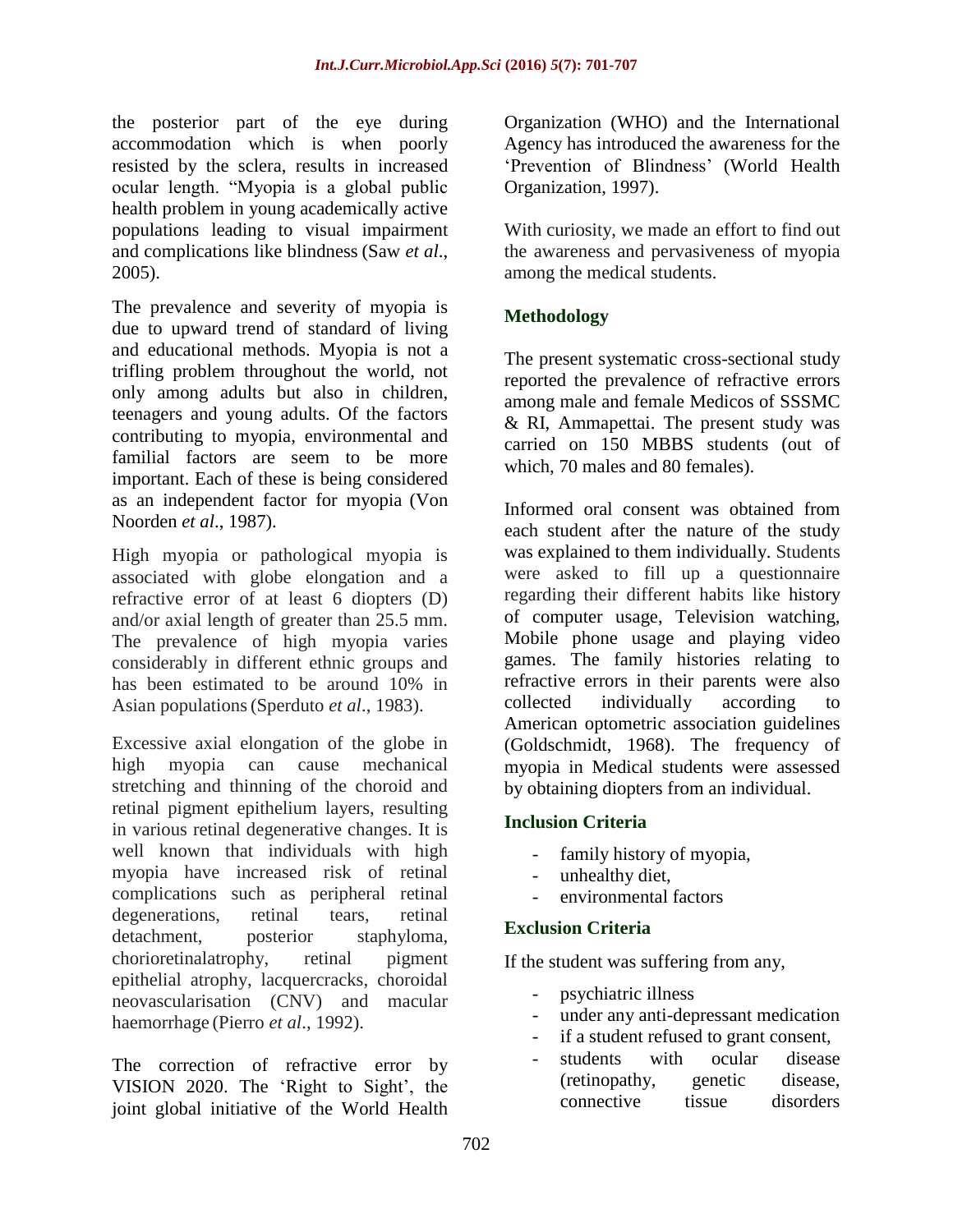associated with refractive error) were excluded from the study

# **Results and Discussion**

In this study 150 MBBS students were selected, out of these, 136 students showed positive results for familial history, 92 students showed positive results for environmental history, where as 57 students presented with past ocular problem, from which 45 students were taking medications.

According to males, the positive results for familial history was 64 (47%), for unhealthy diet4 0 (48%), for environmental history 40 (43%), 35 (61%) presented with past ocular problems, 28 (62%) were under medications as shown in table 1 and figure 1.

But in females, 72 (53%) showed positive result for familial history, 52 (57%) for environmental history, 44 (52%) for unhealthy diet, 22 (39%) presented with past ocular problems and 17 (58%) were taking medications as shown in table 1 and figure 2.

In our result, both genders are lacking physical exercise due to laziness and loss of interest in outdoor activities. To overcome this problem, regular physical activity and eye exercises are mandatory for the Medicos.

These factors will enhance the complications of myopia especially in Medical students. This study reveals that the complications of males were highly due to unhealthy diet (48%), followed by familial factors (47%) and environmental factors (43%), whereas the complications in female students are because of environmental factors (57%), family history(53%) and unhealthy diet (52%).

In this study the prevalence of myopia among male medicos are predominantly due to unhealthy dietary factors and in female Medicos, environmental factors are found to be more common.

The ranging of myopic students based on the number of diopters as shown in table:2, figure3. Predominantly the diopter ranging from 0.5 to 1.5 (38%), from 1.75 to 3.00 (24%), from 3.25 to 4.5 (17%) and more than 5.00 were 21%.

In this study observation has done regarding the prevalence of myopia among male and female Medicos of SSSMC & RI, out of 150 myopic students, 70 students (47%) were found to be males, 80 students (53%) were females. of myopia in both the genders was more commonly associated with parental history and environmental factors in both the genders.

In India, there are limited data available on the prevalence of refractive errors in the adult population. It is estimated that 49.3 million of those aged  $\geq$  15 years may have refractive errors and under corrected refractive error is the most common cause of reversible blindness in India.

Goldschmidt (Dandona *et al*., 1999; Goldschmidt, 1968), reported that the prevalence rate of myopia was higher in female students as compared to the male students.

The study of Sidra Fatima Naqvi (2016) indicated that the prevalence rate of myopia was higher in female students (70.4%) than in male students (29.6%). Similarly in our study female Medicos (53%) are highly myopic than males (47%).

In these findings, out of 150 students, 136 students showed positive result for familial history, in which 64 (47%) were males, 72 (53%) were females and this report is correlating with Razia Chaudhry *et al*., in their reports 71 (60.7%) was positive for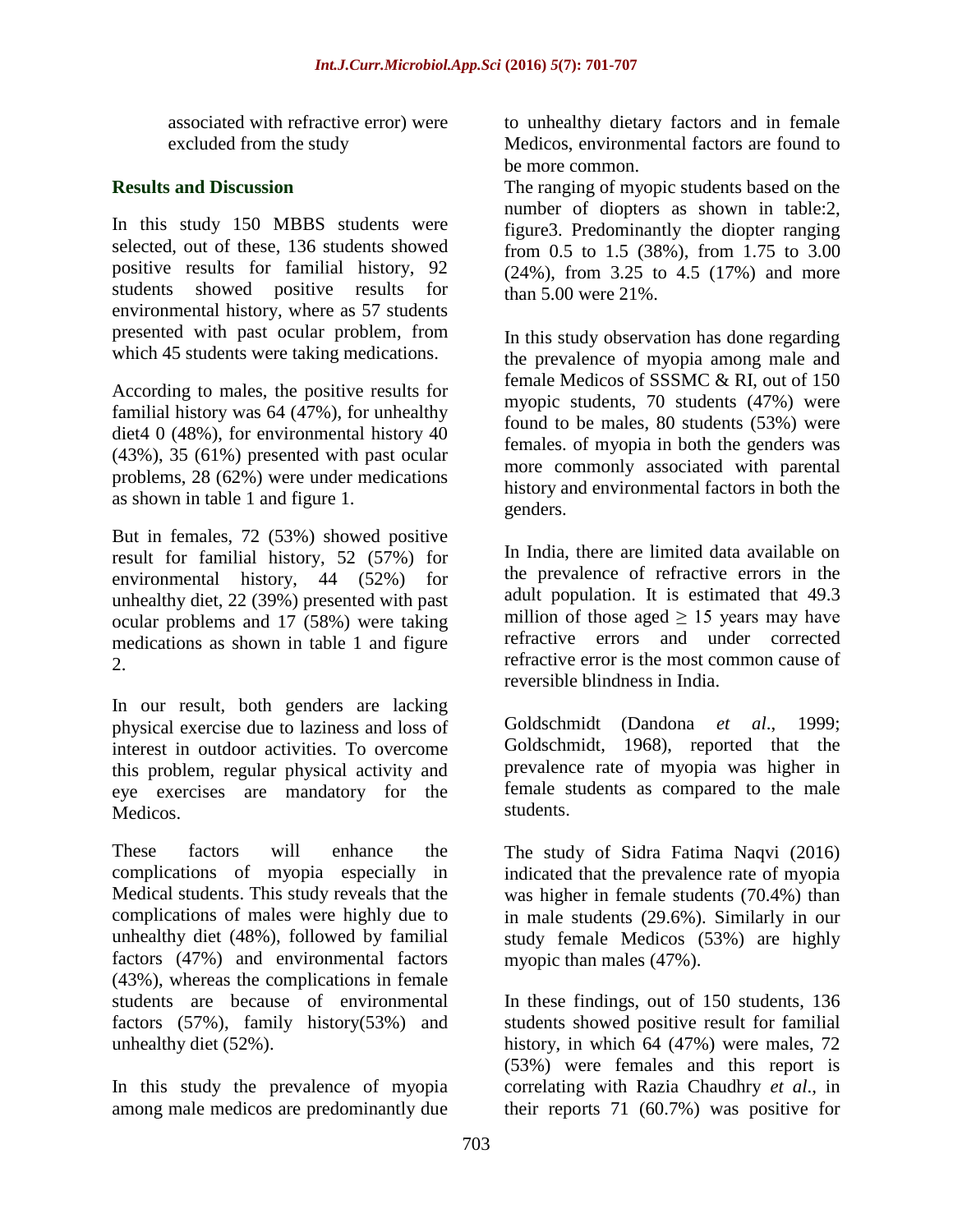family history from 117 myopic students (Razia Chaudhry *et al*., 2011).

Similar to other reports, majority of the parents of myopic Medical students are also found to be myopic. Thus genetic factor may play a more substantial role in the

development of myopia (Wong *et al*., 1993; Suneetha *et al*., 2012). Myopia is thought to be multi factorial with environmental and genetic factors as well as their connections being involved (Morgan *et al*., 2006 ). The present study supported such observation.

| S.No           | <b>History</b>           | No. of Myopic<br>in Males | No. of Myopic<br>in Females |
|----------------|--------------------------|---------------------------|-----------------------------|
|                | <b>Familial history</b>  | 64 (47%)                  | 72 (53%)                    |
| $\overline{2}$ | Unhealthy diet           | 40 (48%)                  | 44 (52%)                    |
| 3              | Environmental<br>history | 40 (43%)                  | 52 (57%)                    |
|                | Past ocular problems     | 35 (61%)                  | 22 (39%)                    |
| $\overline{5}$ | Medications              | (62%)<br>28               | 17 (58%)                    |
| 6              | Physical exercise        |                           |                             |

#### **Table.1**

#### **Table.2** Frequency of Myopic Students According to number of Diopters

| <b>Range of Diopters</b> | <b>Frequency</b> | <b>Percentage</b> |
|--------------------------|------------------|-------------------|
| $0.5 - 1.5$              |                  | 38%               |
| $1.75 - 3.00$            | 36               | 24%               |
| $3.25 - 4.5$             |                  | 17%               |
| >5.00                    |                  | 2.1%              |

## **Fig.1** Prevalence of Myopia in Male Medicos

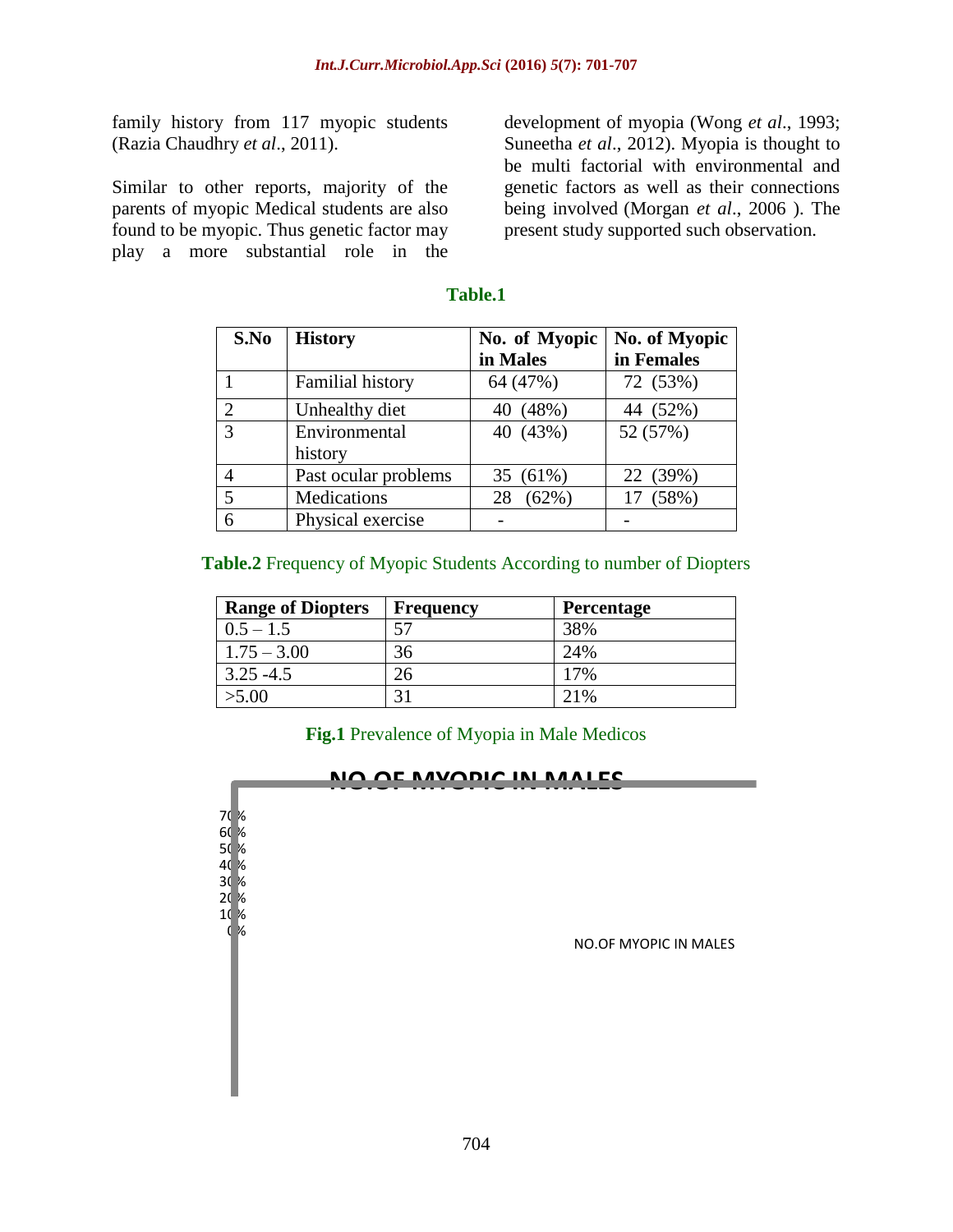**Fig.2** Prevalence of Myopia in Female Medicos:



**Fig.3** Frequency of myopic students according to no. of diopters



In other studies dietary factors have also been suggested as possible risk factors for myopia.

Like wise, in our investigation, myopia of unhealthy diet might be due to low levels of calcium, fluoride and selenium which are associated with increased risk of progressive myopia. Therefore intake of Vitamin A

foods such as carrots, water melons, banana, apples and spinach might reduce the risk of myopia.

Similar to Rawstron *et al*., 2005 findings, our results also suggesting eye exercises and physical exercises for prevention of refractive errors. Students should encourage themselves to actively participate in training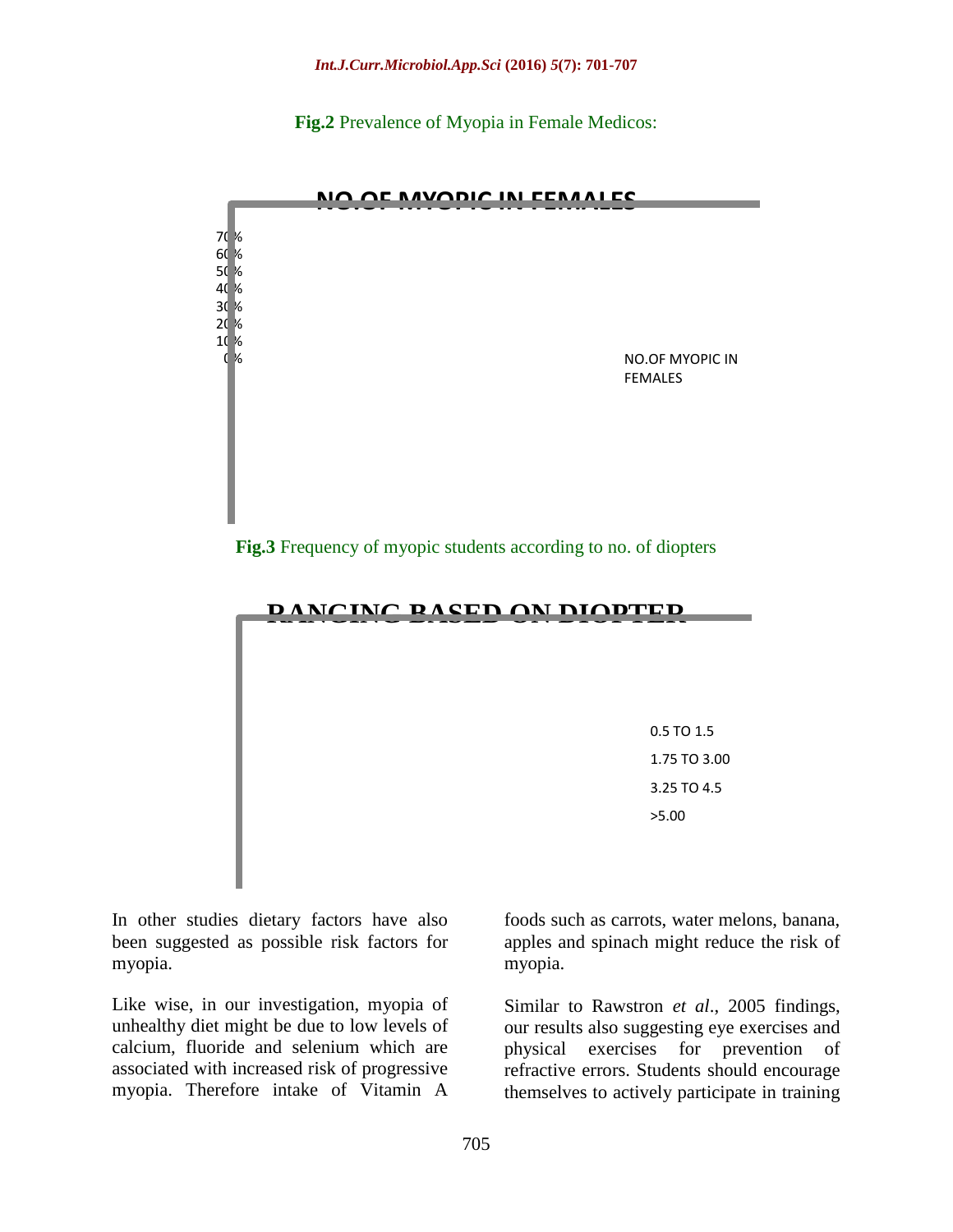and education to improve attitudes toward myopia, to increase protective factors, and decrease the risk factors for myopia complications.

In conclusion, we conclude, Myopia is a predominant refractive error among the Medical students. Higher level of outdoor activities will decreases the development of myopia by providing sunlight exposure which gives stronger sclera that is less prone to stretching associated with axial elongation in myopia. Hence regular physical activity and eye exercises are compulsory for the Medicos which will control their refractive error and may avoid the complications of myopia.

Myopic students should be aware of complications by following the preventive measures. Eye care needs for the public through clinical care, research, and education, all of which enhance the quality of life.

# **Acknowledgement**

Authors wish to thank Management of SSSMC & RI and Medicos for the support extended to complete this work.

# **References**

- Churg, K.M., Mohidin, N. 2006. Prevalance of visual disorders in Chinese. *Optom. Vis. Sci.,* 73: 695-700.
- Dandona, L., Dandona, R., Naduvilath, T.J. 1999. Refractive errors in an urban population in Southern India. The Andhra Pradesh Eye Disease Study, *Invest Ophthalmol. Vis. Sci.,* 40: 2810- 2818.
- Goldschmidt, E. 1968. On the etiology of myo pia, An epidemiological study, Munksgaard, Copenhagen (thesis).
- John, F., Amos, O.D,. M.S., Kerry, L. Beebe, O.D, *et al*. 1997. Optometric

clinical practice guidelines care of the patient with myopia, approved by AOA board of trustees august 09.

- Wong, L., D. Coggon, M. Cruddas, C.H. Hwang. 1993. Education, reading, and familial tendency as risk factors for myopia in Hong Kong fisherman. *J. Epidemiology. Comm. Hea.,* 47: 50- 53.
- Morgan, A., Young, R., Narankhand, B., Chen, S., Cot-triall, C. *et al*. 2006. Prevalence rate of myopia in schoolchildren in rural Mongolia. *Optometry and Vision Sci.,* 83: 53-56.
- Pierro, L., Camesasca, F.I., Mischi, M., Brancato, R. 1992. Peripheral retinal changes and axial myopia. *Retina,* 12:  $12 - 7$ .
- Rawstron, J.A., Burley, C.D. and Elder, M.J., A systematic review of the applicability and efficacy of eye exercises*. J. Pediatric Ophthalmol. Strabismus,* 42: 82-88.
- Razia Chaudhry, Hassan Ali And Naheed H. Sheikh 2011. Frequency and underlying factors of myopia among Medical Students. Vol.27, Bio-14.Doc P.  $154 - 160$  (KC).
- Saw, S.M., Gazzard, G., Shih, Yen, E.C. and Chua, W.H. 2005. Myopia and associated pathological complications. *Ophthalmic Physiol. Optics,* 25: 381- 391.
- Sidra Fatima Naqvi, Sana Hanif, Inamul Haq, Muhammad Naeem, Myopia in Medical Students and its Association with Parental History. *Journal of Rawalpindi Medical College Students Supplement;* 20(S-1):13.
- Sperduto, R.D., Seigel, D., Roberts, J., Rowland, M. 1983. Prevalence of myopia in the United States. *Arch. Ophthalmol.,* 101: 405-7.
- Suneetha Chalasani, Vasantha Kumar Jampala and Prasunpriya Nayak. 2012. Myopia among Medical students-A